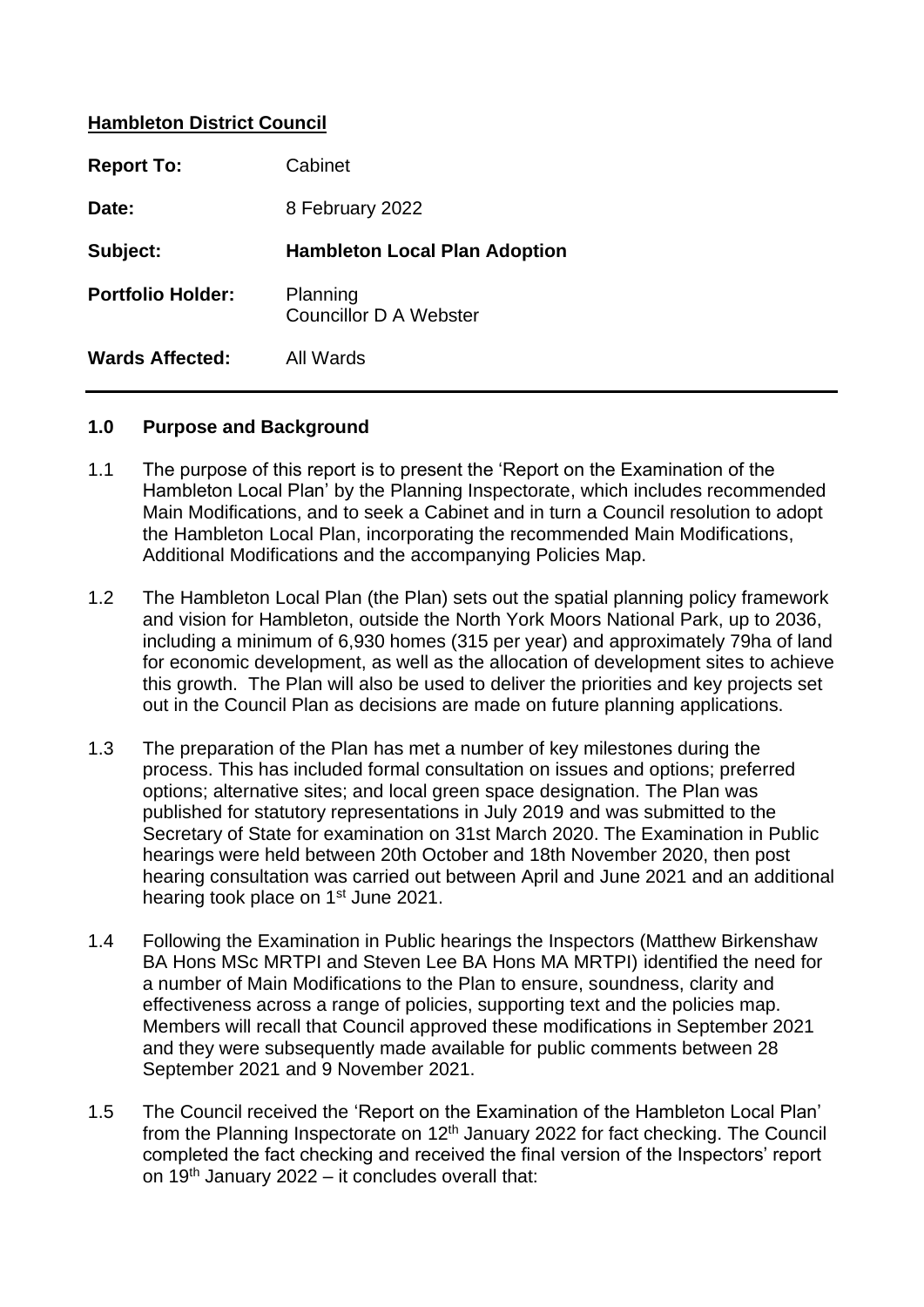"The Hambleton Local Plan provides an appropriate basis for the planning of Hambleton District, provided that a number of Main Modifications ('MMs') are made to it…With the recommended modifications set out in the accompanying Appendix the Plan satisfies the requirements of Section 20(5)of the 2004 Act and meets the criteria for soundness in the (National Planning Policy) Framework".

- 1.6 The 'Report on the Examination of the Hambleton Local Plan' is attached to this report at Annex 1 and is publicly available on the Council's website at [www.hambleton.gov.uk](http://www.hambleton.gov.uk/) in the Local Plan Examination Library.
- 1.7 The Inspectors' Report includes a Non-Technical Summary, which provides a useful summary of their conclusions and the Main Modifications they recommend. For convenience, the Non-Technical Summary is appended at Annex 2.
- 1.8 Section 23 of the Planning and Compulsory Purchase Act 2004 states that if a Local Plan is found sound and capable of adoption, subject to Main Modifications being made, a local planning authority may adopt the Local Plan with both Main and Additional Modifications. The Council is not permitted to adopt the Plan without making the recommended Main Modifications.
- 1.9 The 'Report on the Examination of the Hambleton Local Plan' concludes that, subject to Main Modifications, the Plan is sound, legally compliant and is capable of adoption. A key Main Modification identified by the Inspectors as being necessary to ensure the Plan will be justified, effective and positively prepared is to require the Council to "carry out an urgent review of this Local Plan within 6 months of adoption. This will identify a supply of specific, deliverable sites to meet the identified needs for Gypsies and Travellers and Travelling Showpeople. The updated Local Plan will be submitted within 14 months of the adoption of this Plan". Should the recommendations in this report be approved then a separate report will be prepared for the Senior Management Team to consider how this review work is to be resourced and to set out the programme to be taken forward.
- 1.10 Section 38(6) of the Planning and Compulsory Act 2004 requires an application for planning permission to be determined in accordance with the Development Plan unless material considerations indicate otherwise. The statutory development plan will therefore be used to make decisions on future planning applications. The National Planning Policy Framework (NPPF) is a material consideration in planning decisions.
- 1.11 Once adopted the Plan will replace all extant parts of the development plan previously produced and adopted by Hambleton District Council as follows:
	- All parts and policies of the Core Strategy Development Plan Document (DPD), adopted April 2007;
	- All parts and policies of the Development Policies DPD, adopted February 2008; and
	- All parts and policies of the Allocations DPD, adopted December 2010.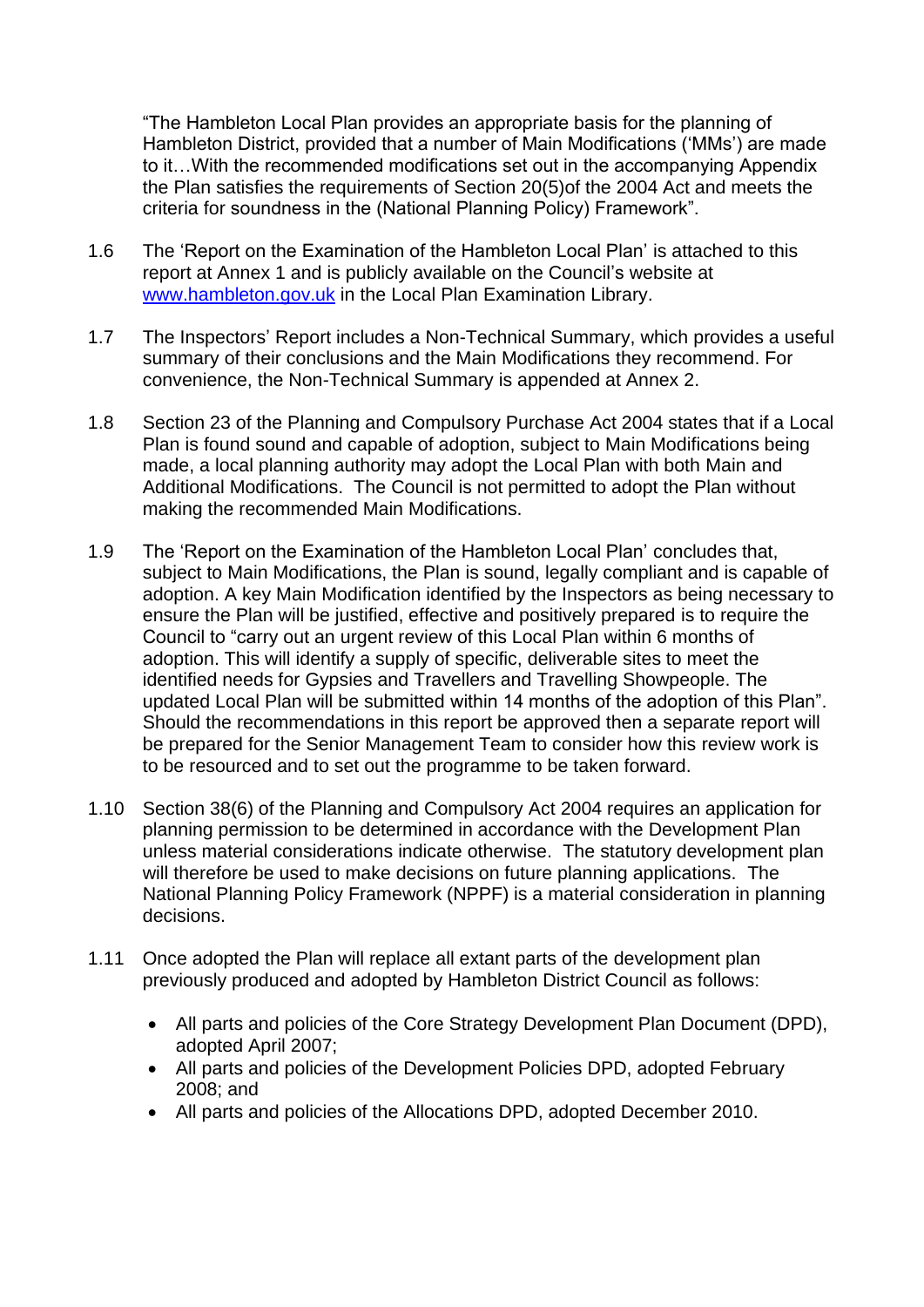- 1.12 Also to be replaced are the Council's Interim Policy Guidance Notes, adopted by the Council in 2015 to be used for Development Management purposes in the determination of applications for small-scale housing development. The documents which will cease to be applicable are the:
	- Interim Policy Guidance Note 2015; and
	- Interim Policy Guidance Note Settlement Hierarchy 2014.

Adoption of the plan does not affect the status of any 'made' neighbourhood development plans.

#### **Sustainability Appraisal (SA)/Strategic Environmental Assessment (SEA)**

- 1.13 The Sustainability Appraisal (SA) process is an essential mechanism for considering the likely social, environmental and economic effects of an emerging plan, whilst putting forward and allowing consideration of reasonable alternatives, with the overall objective of achieving sustainable development.
- 1.14 The 'Report on the Examination of the Hambleton Local Plan' concludes that "the various iterations of the SA demonstrate that the Council has identified, described and evaluated the likely significant effects on the environment of implementing the Plan, and considered reasonable alternatives taking into account the objectives and geographical scope of the Plan. The Council has carried out an adequate SA of the Plan and reasonable alternatives have been considered to a sufficient degree".
- 1.15 The conclusion of the SA process is to be followed by the production of the SA Adoption Statement. The purpose of the Adoption Statement is to summarise how environmental considerations have been integrated into the Plan. It also sets out how the consultation responses to the SA report have been taken into account, together with the reasons for proposing the Plan as adopted, in light of the reasonable alternatives. The Adoption Statement is being prepared and it will be included in the Local Plan Examination Library, subject to the approval of the recommendations in this report.

#### **Habitats Regulations Assessment (HRA)**

- 1.16 The need for Habitats Regulations Assessment is set out within the Conservation of Habitats and Species Regulations 2017 (as amended). The Regulations apply the precautionary principle to European sites. Plans and projects can only be permitted having ascertained that there will be no adverse effect on the integrity of the site(s) in question.
- 1.17 The 'Report on the Examination of the Hambleton Local Plan' concludes that "the policies and allocations in the Plan will not have a significant adverse impact on the integrity of the North York Moors Special Area of Conservation (SAC) and Special Protection Area (SPA), the North Pennine Moors SAC or the Strensall Common SAC".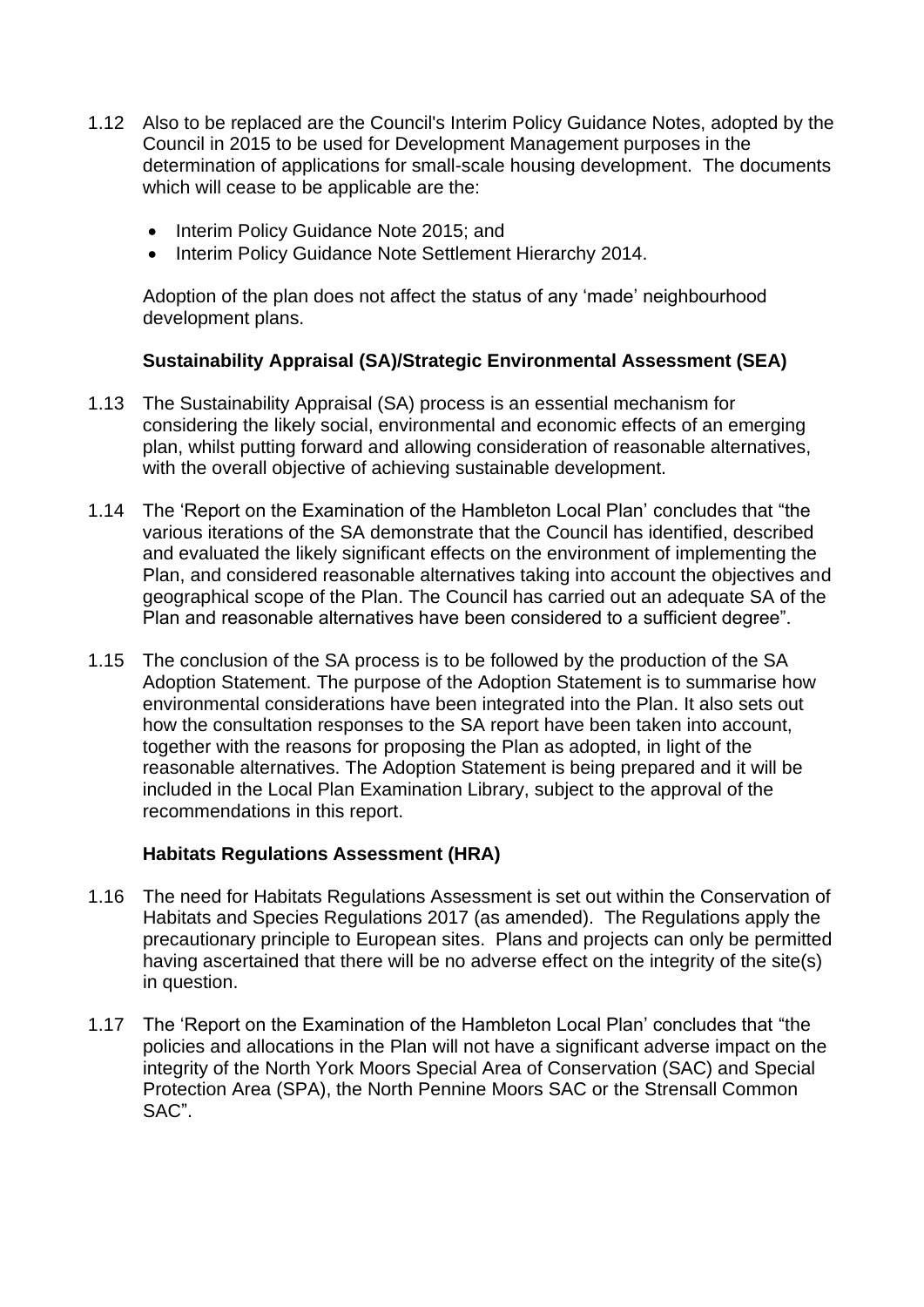# **Duty to Cooperate (DtC)**

- 1.18 The National Planning Policy Framework requires that strategic policy-making authorities, such as Hambleton District Council, should produce, maintain and update one or more statement(s) of common ground throughout the plan-making process.
- 1.19 The statement of common ground for the Plan has been signed by all neighbouring plan making authorities, including the North York Moors National Park Authority as well as North Yorkshire County Council and National Highways (Highways England at the time of signing).
- 1.20 The 'Report on the Examination of the Hambleton Local Plan' concludes that "the Council has engaged constructively, actively and on an on-going basis with relevant local planning authorities, the County Council and prescribed bodies. The DtC has therefore been met".

## **Final Steps**

- 1.21 In order to meet the required regulations (Regulations 26 and 35 of the Town and Country Planning (Local Planning) (England) Regulations 2012 (as amended)), the Council is required to complete the following procedures as soon as reasonably practicable after adopting the Hambleton Local Plan:
	- The adopted Hambleton Local Plan, the Adoption Statement and the Sustainability Appraisal Adoption Statement are to be made available during normal office hours at the Council's offices and at local libraries as indicated in the Adoption Statement.
	- The documents referred to above are to be published on the Council's website.
	- A copy of the Adoption Statement is to be sent to those individuals and organisations who have asked to be kept informed of the production of the Hambleton Local Plan.
	- A copy of the Adoption Statement is to be sent to the Secretary of State.
- 1.22 Under Section 113(3) and (3B) of the Planning and Compulsory Purchase Act 2004, there is a period of six weeks beginning the day after the adoption of the Plan within which any person aggrieved by it may make an application to the High Court on the grounds that:
	- The Hambleton Local Plan is not within the powers conferred by Part 2 of the Planning and Compulsory Purchase Act 2004; or
	- A procedural requirement has not been complied with.
- 1.23 Grounds for being aggrieved do not include disagreement with policies contained within the Plan.

## **2.0 Link to Council Priorities**

2.1 The adoption of a new Local Plan is a priority project for the Council and will deliver the Council Plan vision of Hambleton as 'A Place to Grow'.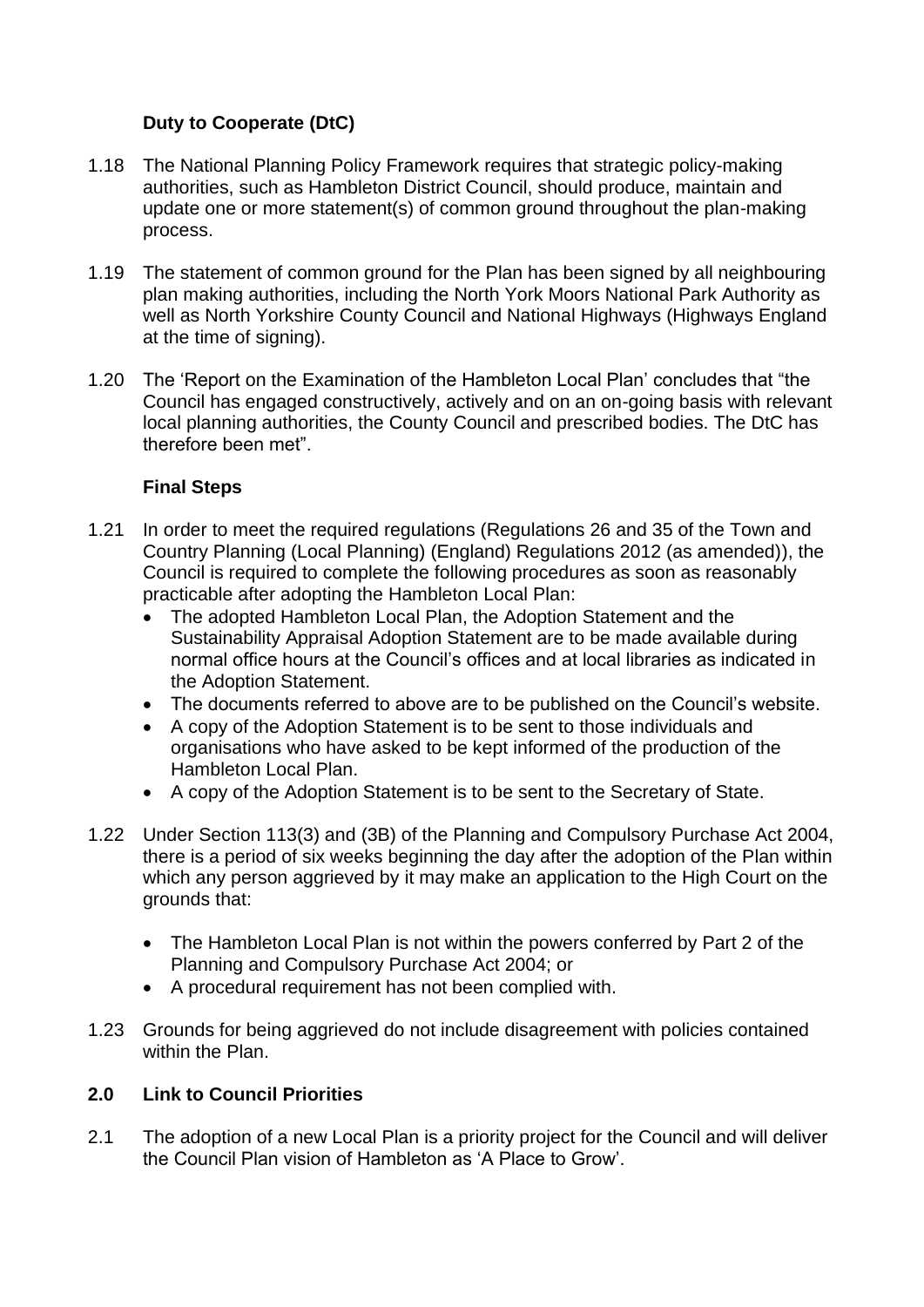- 2.2 Policies and proposals contained within the Plan support the wider Council priorities of Driving Economic Vitality; Enhancing Health and Well-Being; Caring for the Environment; and Providing a Special Place to Live.
- 2.3 This new Local Plan will enable Hambleton to continue to attract and keep good and stable employers, encourage new businesses and generate commercial opportunities by providing clear strategic planning direction and vision. It will also facilitate the provision of high quality housing throughout the district and the delivery of an additional 315 new homes per year which will secure a minimum five year supply of deliverable housing site across the five market towns and the villages. The Plan has been shaped by the views of local people and it will be at the heart of how communities continue to develop.
- 2.4 A new up-to-date Local Plan is the fundamental cornerstone of a Best in Class Planning Service and it will enable Officers and Members to make efficient and effective decisions for the benefit of the district in line with robust policies.

#### **3.0 Risk Assessment**

| <b>Risk</b>                                                                                           | <b>Implication</b>                                                                                                                                                                                                                                                             |          |   |              | <b>GrossGrossGross Preventative</b>                           | <b>Net Net</b> |   | <b>Net</b>            |
|-------------------------------------------------------------------------------------------------------|--------------------------------------------------------------------------------------------------------------------------------------------------------------------------------------------------------------------------------------------------------------------------------|----------|---|--------------|---------------------------------------------------------------|----------------|---|-----------------------|
|                                                                                                       |                                                                                                                                                                                                                                                                                | Prob Imp |   | <b>Total</b> | action                                                        |                |   | <b>Problimp Total</b> |
| The Council does<br>not have an up-to-<br>date Development<br>Plan that reflects<br>Government policy | The Council's ability<br>to manage future<br>development in the<br>district is reduced.<br>The Council is at<br>risk from Central<br>Government<br>intervention to<br>produce a Plan.<br>There is an<br>increased potential<br>for the Council to<br>lose planning<br>appeals. | 5        | 5 | 25           | Approve the<br>recommendations<br>included in this<br>report. | 1              | 5 | 5                     |

3.1 The key risk is in not approving the recommendations as shown below:-

Prob = Probability, Imp = Impact, Score range is Low =  $1$ , High =  $5$ 

3.2 Overall, the risk of agreeing with the recommendations outweighs the risks of not agreeing them. The recommendations are therefore considered to be acceptable.

# **4.0 Financial Implications**

4.1 The majority of the costs associated with preparation of the Plan have previously been met by the Council. The additional costs associated with adoption and final steps as outlined above are minimal and can be financed by the Local Plan Reserve.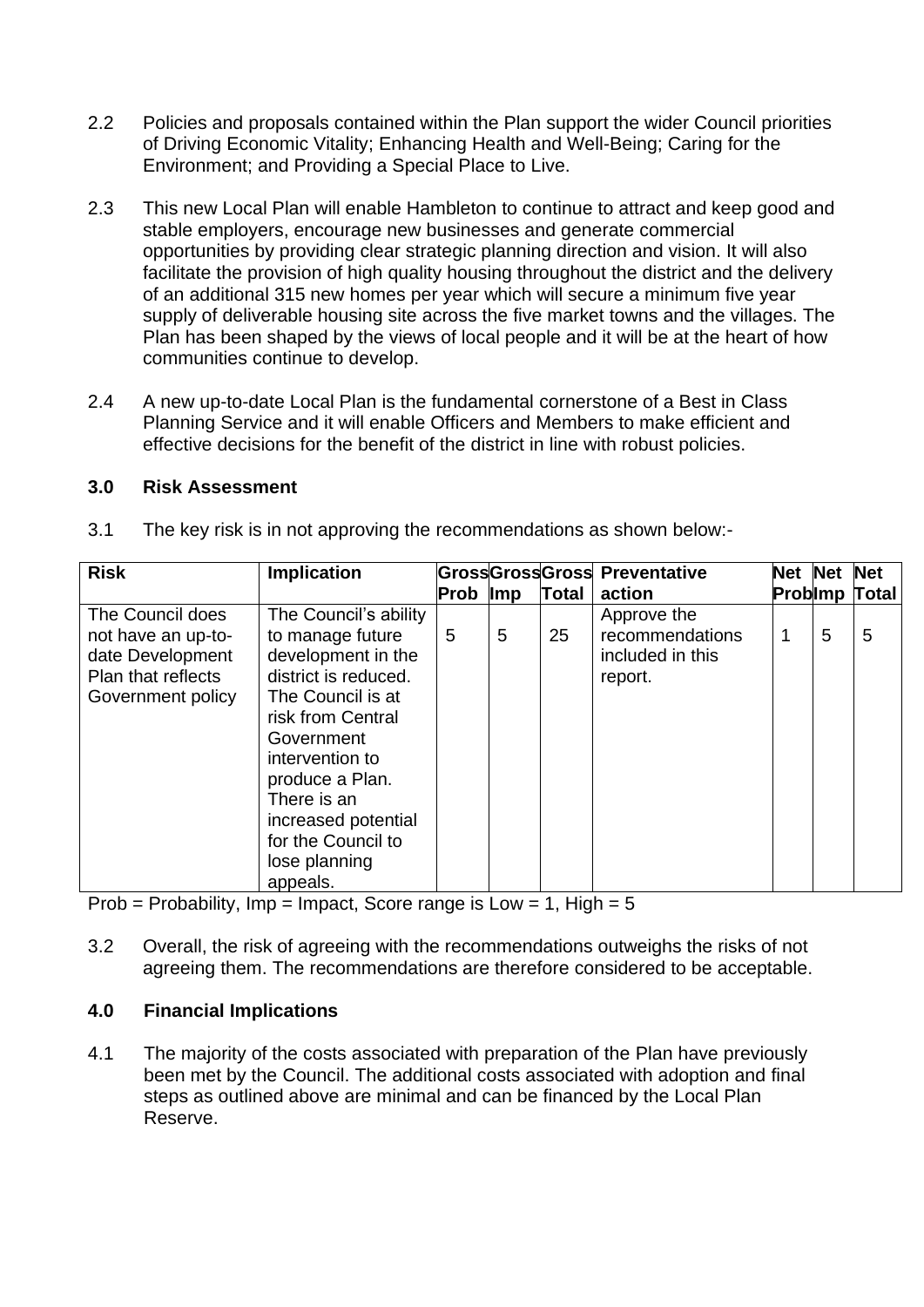## **5.0 Legal Implications**

5.1 The preparation of the Local Plan is a statutory obligation under the provisions of the Planning and Compulsory Purchase Act 2004. Legal requirements for plan making are set out in the Town and Country Planning (Local Planning) (England) Regulations 2012. The sections relating to the adoption of development plans are numbered 26 and 35.

# **6.0 Equality/Diversity Issues**

- 6.1 Equality and Diversity Issues have been considered through the preparation of the Plan. Assessments were made as follows:
	- Equalities Impact Assessment July 2019
	- Equality Impact Assessment Publication Draft February 2020
- 6.2 The Equalities Impact Assessment July 2019 was prepared alongside the finalisation of the Publication Draft version of the Plan and was published with other documents for the representations period. The assessment used the Council's own template for equality impact assessment and considered the overall impact of the Plan in a two-stage process. The assessment concluded that overall the Plan would have a positive impact.
- 6.3 The Equality Impact Assessment Publication Draft February 2020 was prepared following the representations period and was published prior to submission of the Plan for examination. The assessment considered the impact of the Plan's Vision, Outcomes and Policies to determine whether the Plan would have potential implications in relation to: Age, Disability, Race, Religion or Belief, Sex, Sexual Orientation, Marriage and Civil Partnerships, Gender Reassignment, and Pregnancy and Maternity.
- 6.4 The assessment considered the impacts to be broadly neutral with some potential for positive impacts. There were potential negative impacts identified for Race for Romany Gypsies and Irish travellers. However, this was mitigated through policy HG6. As is detailed in paragraph 1.9 of this report and in the recommendations below the Council is required to carry out an urgent review of the Plan to meet the accommodation needs of Gypsies and Travellers and Travelling Showpeople.

## **7.0 Recommendations**

- 7.1 That Cabinet approves and recommends to Council:
	- (1) the conclusions of the Inspectors that, with the recommended modifications, the Plan satisfies the requirements of Section 20 (5) of the Planning and Compulsory Purchase Act (as amended) and meets the criteria for soundness in the National Planning Policy Framework are noted;
	- (2) the conclusions of the Inspectors that the Duty to Co-operate (DtC) has been met are noted;